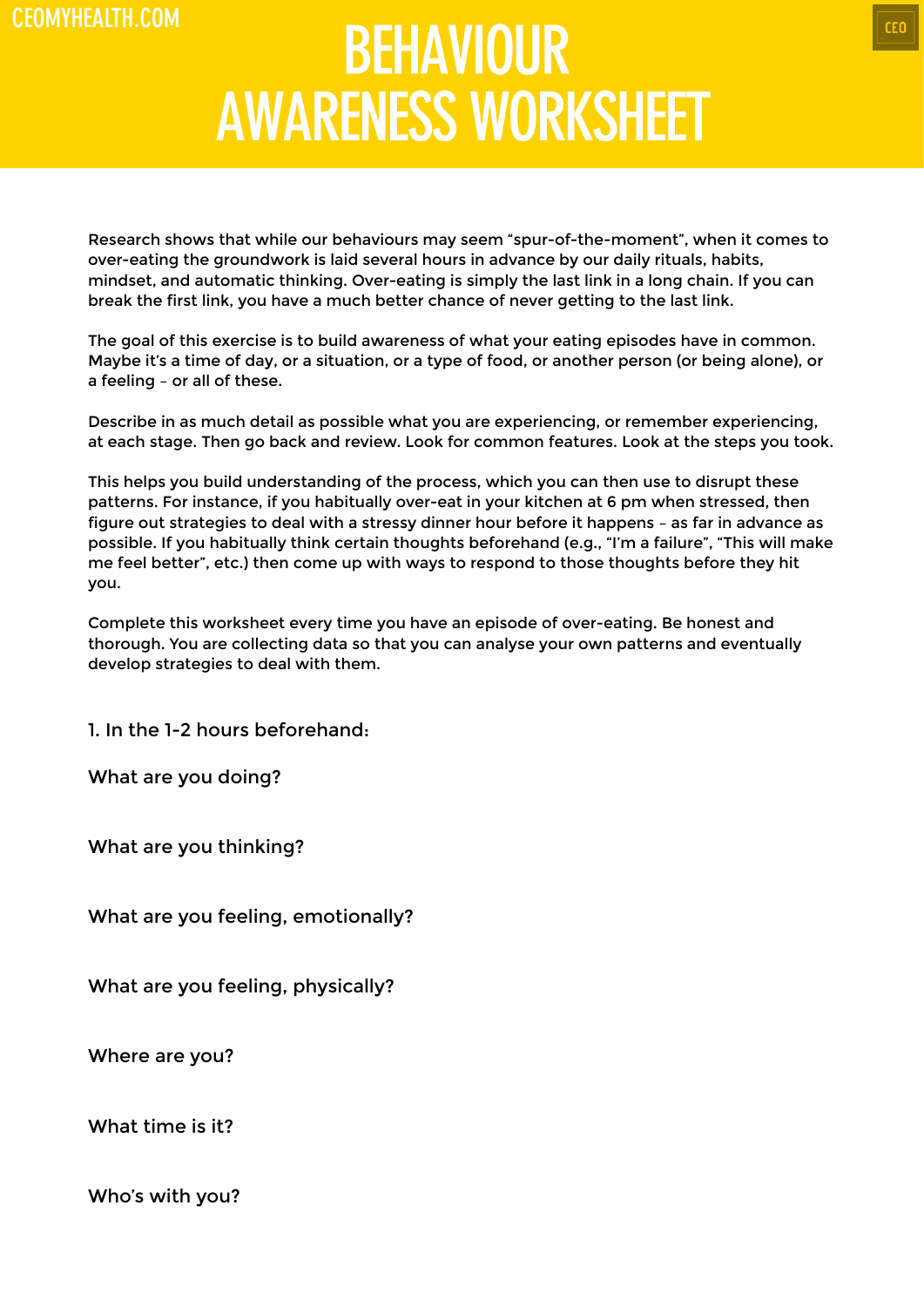2. Immediately beforehand:

What are you doing?

What are you thinking?

What are you feeling, emotionally?

What are you feeling, physically?

Where are you?

Who's with you?

3. In the middle of it:

What are you doing?

What are you thinking?

What are you feeling, emotionally?

What are you feeling, physically?

What are you choosing to consume?

Why are you choosing this particular food(s)?

Where are you?

Who's with you?